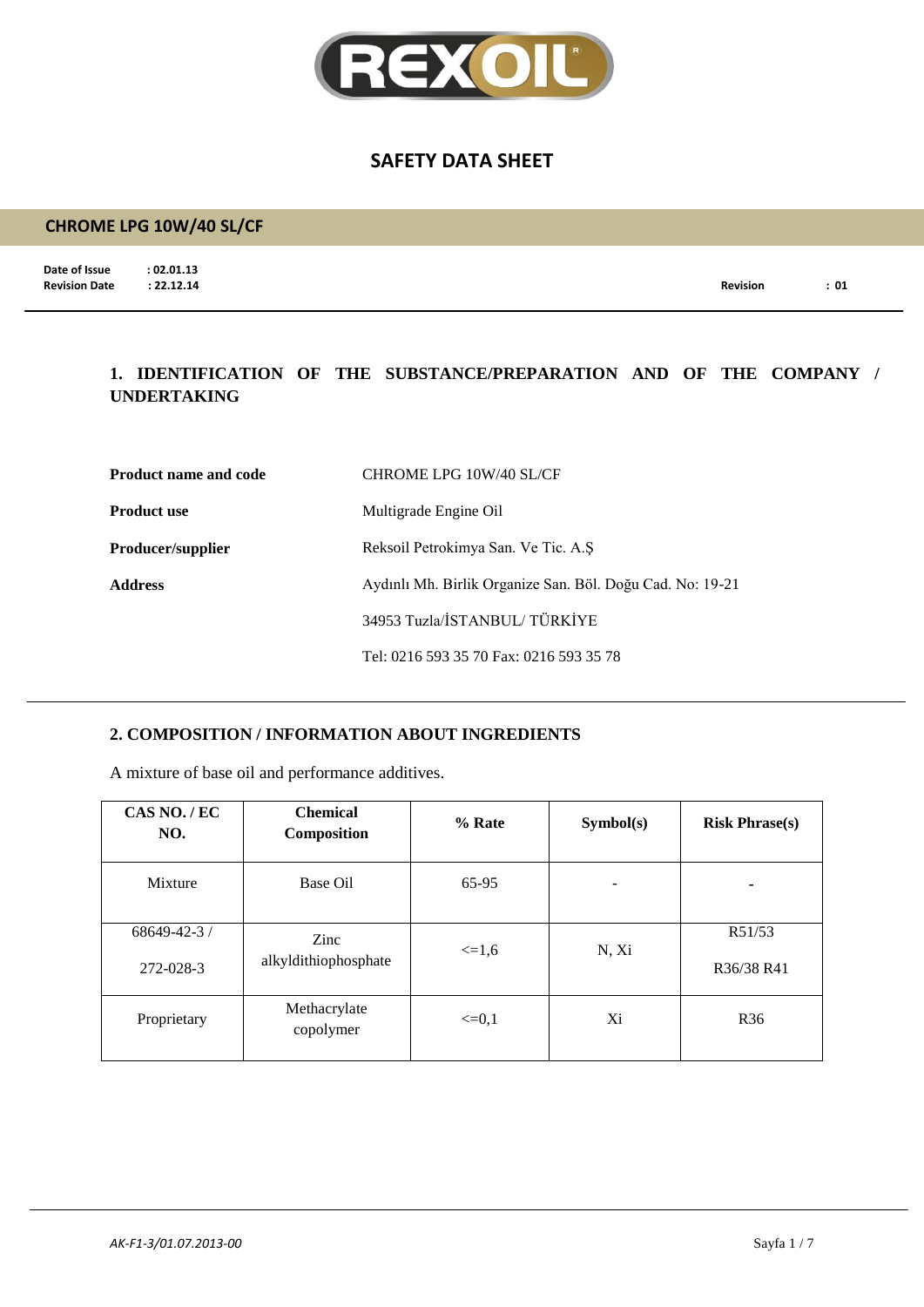

# **CHROME LPG 10W/40 SL/CF**

| Date of Issue<br>: 02.01.13<br>: 22.12.14<br><b>Revision Date</b> |                                                                                                                                                                                                             | <b>Revision</b> | : 01 |
|-------------------------------------------------------------------|-------------------------------------------------------------------------------------------------------------------------------------------------------------------------------------------------------------|-----------------|------|
| <b>3. HAZARDS IDENTIFICATION</b>                                  |                                                                                                                                                                                                             |                 |      |
| <b>Physical / Chemical Hazards</b>                                | Not classified as dangerous.                                                                                                                                                                                |                 |      |
| Human health hazards                                              | Not classified as dangerous.                                                                                                                                                                                |                 |      |
| <b>Environmental Hazards</b>                                      | Not likely to be harmful to aquatic organisms.                                                                                                                                                              |                 |      |
| <b>4. FIRST-AID MEASURES</b>                                      |                                                                                                                                                                                                             |                 |      |
| <b>Eye contact</b>                                                | Hold the eyelids apart with clean hands and flush with running water for at least<br>15 minutes.                                                                                                            |                 |      |
| Skin contact                                                      | Rinse thoroughly with running water and soap. Take off contaminated clothes<br>and should be washed contacted area on skin with water. You should see the<br>doctor if irritate keeps continue on the skin. |                 |      |
| <b>Ingestion</b>                                                  | DO NOT induce vomiting! Wash the mouth out with water. In case of nausea or<br>any other symptoms seek medical assistance and show the label/container.                                                     |                 |      |
| <b>Inhalation</b>                                                 | Remove the person to fresh air. If the person has breathing difficulties, seek<br>medical assistance.                                                                                                       |                 |      |

#### **5. FIRE-FIGHTING MEASURES**

| <b>Suitable Extinguishers And Fire</b>                             | Should be used foam, dry chemical and water spry at small-scale fires. Should |
|--------------------------------------------------------------------|-------------------------------------------------------------------------------|
| <b>Fighting Method</b>                                             | call fire department at large fire.                                           |
| <b>Unsuitable Extinguishers And Fire</b><br><b>Fighting Method</b> | Do not intervene fire with water.                                             |
| <b>Special Situations After Combustion</b>                         | Toxic gases consist After Combustion. May burn at high temperatures.          |
| Special protective equipment for Fire-                             | Should be used protective clothing and oxygen mask for extinguishing Indoor   |
| fighting                                                           | locations fires by trained personnel.                                         |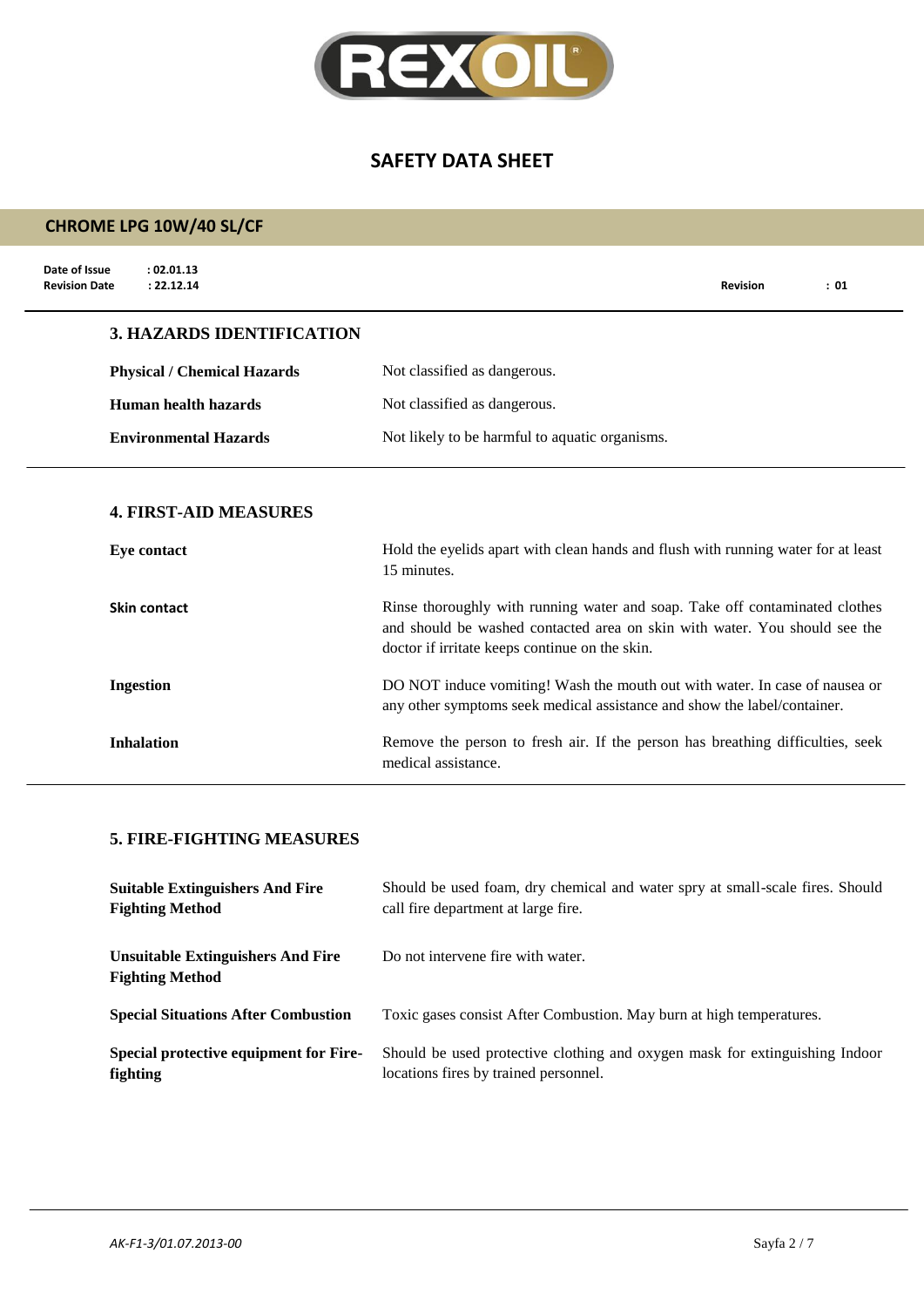

# **CHROME LPG 10W/40 SL/CF**

 $\overline{a}$ 

| Date of Issue<br>: 02.01.13<br><b>Revision Date</b><br>: 22.12.14 | <b>Revision</b><br>: 01                                                                                                                                                                                                                                                                                                                            |
|-------------------------------------------------------------------|----------------------------------------------------------------------------------------------------------------------------------------------------------------------------------------------------------------------------------------------------------------------------------------------------------------------------------------------------|
| <b>6. ACCIDENTAL RELEASE MEASURES</b>                             |                                                                                                                                                                                                                                                                                                                                                    |
| <b>Personal precautions</b>                                       | Use personal protective equipment from item 8. Stand upwind from the release<br>site.                                                                                                                                                                                                                                                              |
| <b>Environmental precautions</b>                                  | Avoid spilling into water, sewerage and drainage systems by digging a<br>protective ditch and/or setting up partitions of dry sand, soil or similar absorbent<br>material. Use floating dams for water spills.                                                                                                                                     |
| Methods for cleaning-up and recovery                              | Absorb the spilt product with absorbent or inert material. Store the waste<br>material and contaminated surface layer of soil that was removed in closed<br>containers in well-ventilated premises. Hand over for disposal to legal entities<br>for hazardous waste disposal, authorized by the Ministry in charge of<br>environmental protection. |
| <b>Additional warnings</b>                                        | In case of larger spills, notify the communication unit at 112.                                                                                                                                                                                                                                                                                    |
| 7. HANDLING AND STORAGE                                           |                                                                                                                                                                                                                                                                                                                                                    |

#### **Handling**

| <b>Safety precautions</b>                                 | Use product in well ventilated premises. Keep away from sources of heat and<br><i>ignition.</i>                       |  |  |  |
|-----------------------------------------------------------|-----------------------------------------------------------------------------------------------------------------------|--|--|--|
| Safe handling advice                                      | Avoid contact with skin and eyes.                                                                                     |  |  |  |
| <b>Storage: Technical measures and storage conditions</b> |                                                                                                                       |  |  |  |
| <i>Suitable</i>                                           | It is recommended that base oil be stored in covered or closed area.<br>Recommended storage temperature is $5-40$ °C. |  |  |  |
| To be avoided                                             | Do not expose to direct sunlight or higher temperatures, avoid contact with<br>water or strong oxidants.              |  |  |  |
| <b>Packaging materials</b>                                |                                                                                                                       |  |  |  |
| Recommended                                               | Material resistant to hydrocarbons.                                                                                   |  |  |  |
| Not suitable                                              | Anything else.                                                                                                        |  |  |  |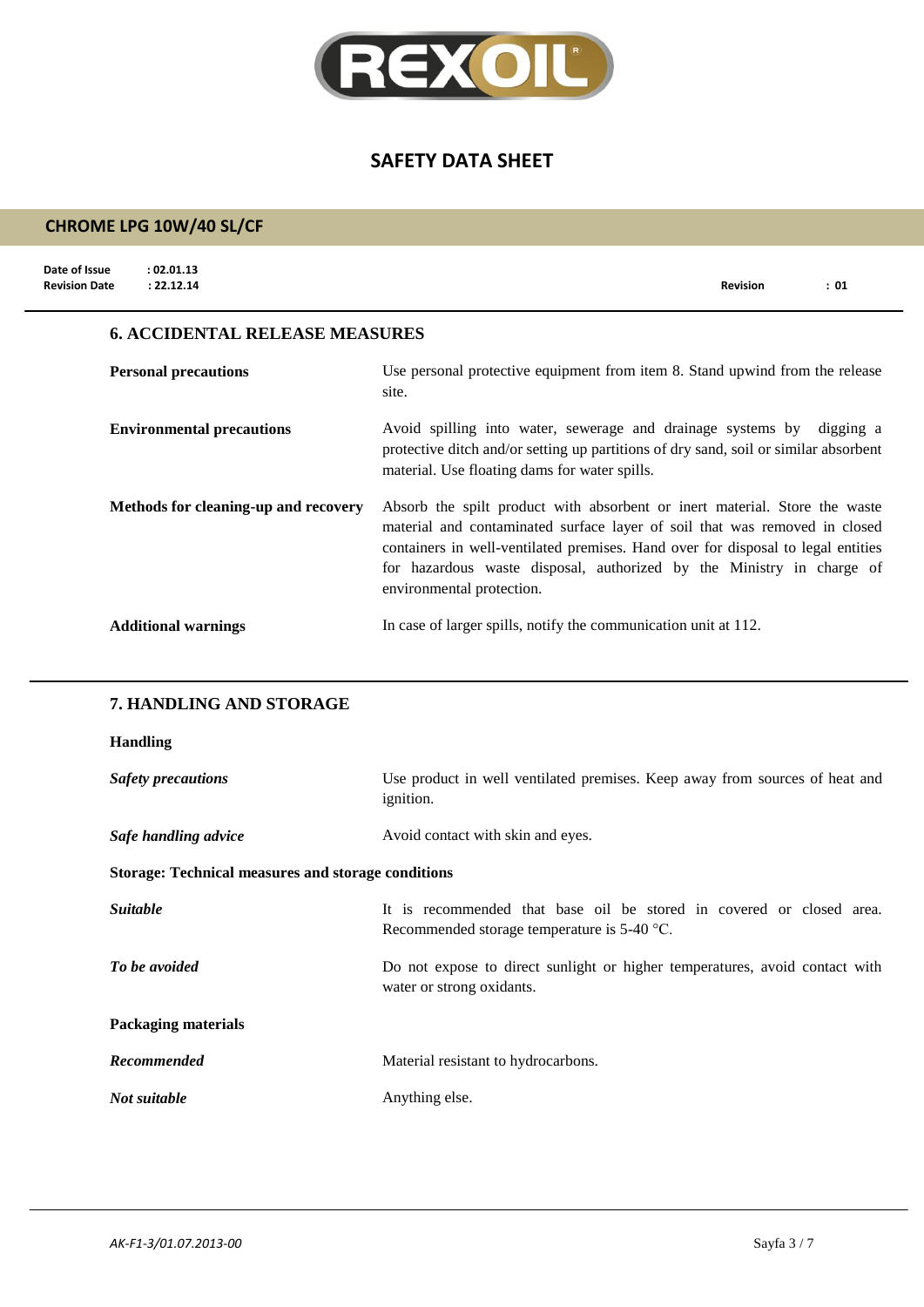

# **CHROME LPG 10W/40 SL/CF**

| Date of Issue<br>: 02.01.13<br><b>Revision Date</b><br>: 22.12.14 |                                                   | <b>Revision</b>                                                                                                                                                          | : 01 |
|-------------------------------------------------------------------|---------------------------------------------------|--------------------------------------------------------------------------------------------------------------------------------------------------------------------------|------|
|                                                                   | <b>8. EXPOSURE CONTROLS / PERSONAL PROTECTION</b> |                                                                                                                                                                          |      |
| <b>Technical measures for reducing</b><br>exposure                | Ensure good ventilation of premises.              |                                                                                                                                                                          |      |
| <b>Control parameters</b>                                         | See item 7.                                       |                                                                                                                                                                          |      |
| Personal protective equipment                                     |                                                   |                                                                                                                                                                          |      |
| <b>Respiratory protection</b>                                     | pressurized air breathing apparatus.              | During regular work respiratory protective equipment is not required. In special<br>cases (e.g. spills) use full face protective mask and in case of fire self-contained |      |
| <b>Hand protection</b>                                            |                                                   | Gloves made of PVC or neoprene, resistant to oils, greases, alkali and acids.                                                                                            |      |
| Eye protection                                                    |                                                   | Protective goggles with side protection or protective visor.                                                                                                             |      |
| Skin and body protection                                          | Protective clothes and footwear.                  |                                                                                                                                                                          |      |
| Special hygienic and safety<br>precautions                        | hands before each work break.                     | Smoking, eating and drinking is prohibited during handling this product. Wash                                                                                            |      |
| <b>Additional warnings</b>                                        |                                                   | Immediately remove contaminated clothes and footwear.                                                                                                                    |      |

#### **9. PHYSICAL AND CHEMICAL PROPERTIES**

|        | <b>Physical properties</b> |        |       |       |                |
|--------|----------------------------|--------|-------|-------|----------------|
| State: | Liquid                     | Color: | Amber | Odor: | Petroleum odor |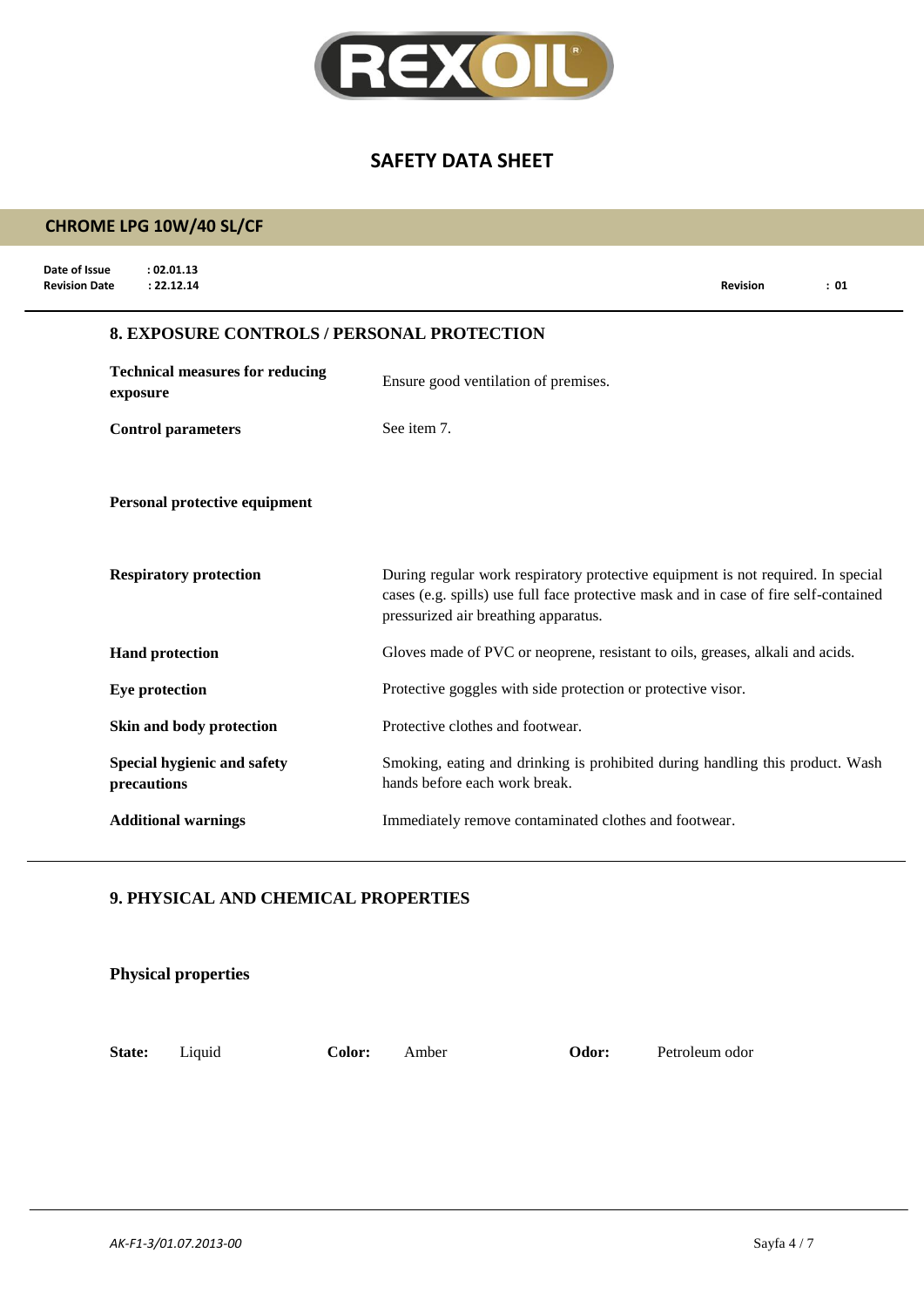

# **CHROME LPG 10W/40 SL/CF**

**Date of Issue : 02.01.13<br>Revision Date : 22.12.14** 

**Revision Date : 22.12.14 Revision : 01**

#### **Chemical properties**

| <b>Characteristics</b>     | Unit               | <b>Values</b>   | <b>Method</b>      |
|----------------------------|--------------------|-----------------|--------------------|
| Density @ 15 $^{\circ}$ C  | g/cm <sup>3</sup>  | $0,86-0,89$     | <b>ASTM D 4052</b> |
| <b>Flash Point</b>         | $\rm ^{o}C$        | <b>Min. 200</b> | <b>ASTMD92</b>     |
| Kinematic Viscosity@100 °C | mm <sup>2</sup> /s | $12,5-16,3$     | <b>ASTM D 445</b>  |

## **10. STABILITY AND REACTIVITY**

| <b>Stability</b>                        | Stabile at normal conditions.                                            |
|-----------------------------------------|--------------------------------------------------------------------------|
| <b>Conditions to avoid</b>              | High temperature and direct sunlight.                                    |
| <b>Materials to avoid</b>               | Avoid contact with water and strong oxidants.                            |
| <b>Hazardous decomposition products</b> | Forming of dangerous products not expected at normal storage conditions. |

#### **11. TOXICOLOGICAL INFORMATION**

| Eye contact         | If accidental eye contact can cause temporary blindness.                                                                    |
|---------------------|-----------------------------------------------------------------------------------------------------------------------------|
| <b>Skin contact</b> | Prolonged or repeated contact can cause skin irritation. If skin contact with hot<br>product that creates skin burns.       |
| Ingestion           | There is no any information.                                                                                                |
| <b>Respiratory</b>  | Eye, nose and throat will be irritated if fog or mist breathes. Hot product vapor<br>irritates the upper respiratory tract. |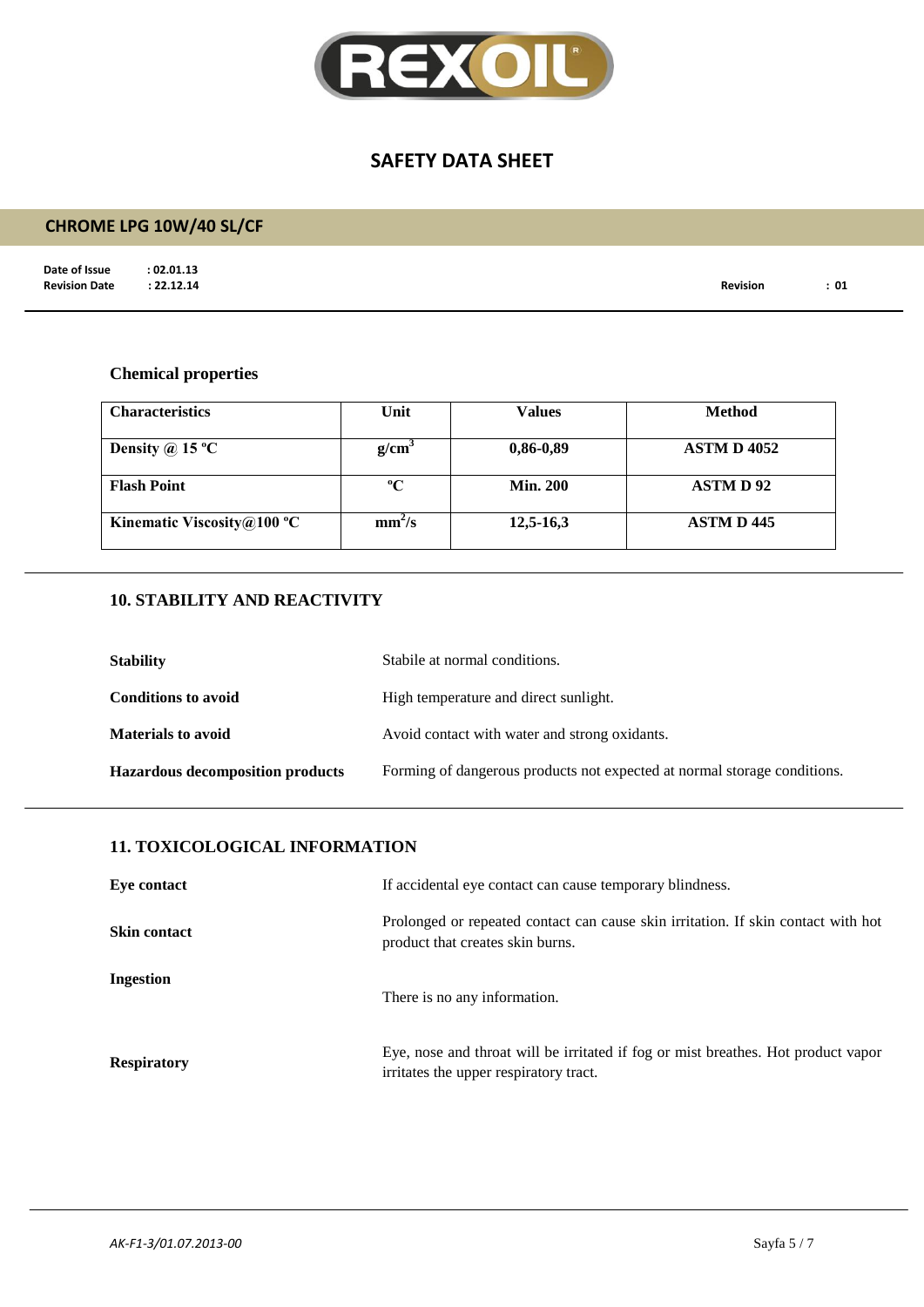

# **Date of Issue : 02.01.13**<br>**Revision Date : 22.12.14 Revision Date : 22.12.14 Revision : 01 CHROME LPG 10W/40 SL/CF 12. ECOLOGICAL Ecotoxicity** Does not harm the aquatic life forms. Spills make film layer on water and prevent oxygen transfer. **Mobility** Spilled product will cause pollution of groundwater.

**Persistence and degradability** Have the ability to accumulate in the soil.

#### **13. DISPOSAL CONSIDERATIONS**

According to current legislation should be eliminated by licensed personnel.

#### **14. TRANSPORT INFORMATION**

Transportation is not dangerous. Not classified as hazardous for transport.

#### **15. REGULATORY INFORMATION**

- **S2** Keep out of the reach of children
- **S26** In case of contact with eyes, rinse immediately with plenty of water and seek medical advice.
- **S29** Do not empty into drains.
- **S39** Wear eye/face protection.
- **S46** If swallowed, seek medical advice immediately and show this container or label